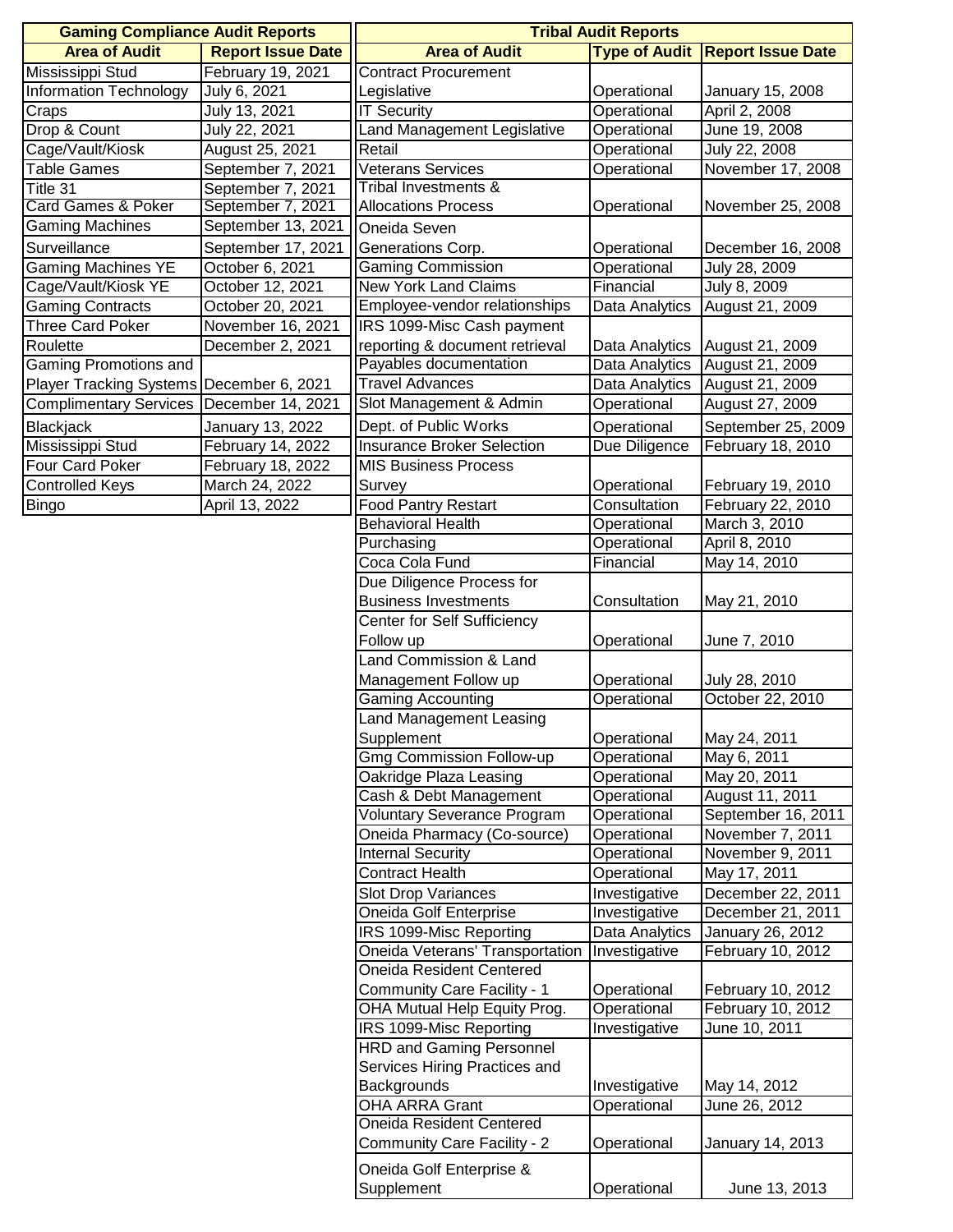| <b>Tribal Audit Reports</b>                  |                      |                          |  |  |  |  |  |
|----------------------------------------------|----------------------|--------------------------|--|--|--|--|--|
| <b>Area of Audit</b>                         | <b>Type of Audit</b> | <b>Report Issue Date</b> |  |  |  |  |  |
| <b>Proper Commssion Records</b>              |                      |                          |  |  |  |  |  |
| Disposal                                     | Investigative        | February 18, 2014        |  |  |  |  |  |
| Oneida Housing Low Income                    |                      |                          |  |  |  |  |  |
| <b>Home Construction</b>                     | Operational          | February 7, 2014         |  |  |  |  |  |
| Anna John Resident Centered                  |                      |                          |  |  |  |  |  |
| <b>Care Community</b>                        | Operational          | April 14, 2014           |  |  |  |  |  |
| Law Enforcement Compliant                    |                      |                          |  |  |  |  |  |
| Process                                      | Operational          | May 30, 2014             |  |  |  |  |  |
| <b>Governmental Services Division</b>        |                      |                          |  |  |  |  |  |
| <b>Office Governance</b>                     | Operational          | July 15, 2014            |  |  |  |  |  |
| Land Management/Land Comm-                   |                      |                          |  |  |  |  |  |
| ission Real Estate Acquisition               |                      |                          |  |  |  |  |  |
| <b>Fuction Preliminary Evaluation</b>        | Consultation         | July 15, 2014            |  |  |  |  |  |
| <b>Ecolane Transit System</b>                | Consultation         | December 13, 2013        |  |  |  |  |  |
| Oneida Food Pantry                           | Operational          | July 20, 2007            |  |  |  |  |  |
| <b>DPW Cemetery Maintenance</b>              | Operational          | October 11, 2016         |  |  |  |  |  |
| Oneida Minors Trust Fund                     | Operational          | October 14, 2016         |  |  |  |  |  |
| Retail Open Road Rewards Prog                | Consultation         | December 1, 2016         |  |  |  |  |  |
| <b>Ticket &amp; Merchandise Distribution</b> | Operational          | February 10, 2017        |  |  |  |  |  |
| Employee Advocacy Dept.                      | Performance          | October 18, 2017         |  |  |  |  |  |
| Kalihwisaks                                  | Performance          | October 18, 2017         |  |  |  |  |  |
| <b>Integrated Food Systems</b>               | Performance          | October 19, 2017         |  |  |  |  |  |
| Tourism                                      | Performance          | November 27, 2017        |  |  |  |  |  |
| Veterans Service Admin                       | Performance          | November 29, 2017        |  |  |  |  |  |
| Grants                                       | Performance          | November 30, 2017        |  |  |  |  |  |
| Utilities                                    | Performance          | November 30, 2017        |  |  |  |  |  |
| Environmental Health & Safety                | Performance          | November 30, 2017        |  |  |  |  |  |
| <b>SEOTS</b>                                 | Performance          | December 13, 2017        |  |  |  |  |  |
| Pardon & Forgiveness Screening               |                      |                          |  |  |  |  |  |
| Committee                                    | Performance          | January 3, 2018          |  |  |  |  |  |
| Tsyunhehkwa                                  | Performance          | January 17, 2018         |  |  |  |  |  |
| Oneida Police Department                     | Performance          | January 17, 2018         |  |  |  |  |  |
| <b>Vocational Rehab Job Training</b>         | Performance          | January 23, 2018         |  |  |  |  |  |
| Custodial                                    | Performance          | February 9, 2018         |  |  |  |  |  |
| Gaming Custodial                             | Performance          | February 9, 2018         |  |  |  |  |  |
| Human Resource Depart                        | Performance          | February 28, 2018        |  |  |  |  |  |
| <b>Oneida Election Board</b>                 | Performance          | March 8, 2018            |  |  |  |  |  |
| <b>Oneida Elder Services</b>                 | Performance          | March 9, 2018            |  |  |  |  |  |
| <b>Higher Education</b>                      | Performance          | March 9, 2018            |  |  |  |  |  |
| <b>Oneida Seven Generations</b>              | Performance          | April 5, 2018            |  |  |  |  |  |
| <b>Business Committee Credit Card</b>        |                      |                          |  |  |  |  |  |
| Activity                                     | Operational          |                          |  |  |  |  |  |
| Oneida Golf                                  |                      | May 18, 2018             |  |  |  |  |  |
|                                              |                      |                          |  |  |  |  |  |
| Enterprise/Thornberry Creek at               | Investigative        | July 26, 2018            |  |  |  |  |  |
| <b>Medical Professionals</b>                 | Performance          | August 1, 2018           |  |  |  |  |  |
| Engineering<br><b>Behavioral Health</b>      | Performance          | August 2, 2018           |  |  |  |  |  |
|                                              | Performance          | October 15, 2018         |  |  |  |  |  |
| Court                                        | Performance          | May 16, 2019             |  |  |  |  |  |
| Judiciary - Family Court                     | Performance          | May 16, 2019             |  |  |  |  |  |
| Development Division Admin                   | Performance          | August 2, 2018           |  |  |  |  |  |
| Gaming CR Shuttle Dept.                      | Performance          | August 13, 2018          |  |  |  |  |  |
| <b>Planning Department</b>                   | Performance          | October 15, 2018         |  |  |  |  |  |
| <b>Gaming Compliance</b>                     | Performance          | October 23, 2018         |  |  |  |  |  |
| Zoning Administration                        | Performance          | October 31, 2018         |  |  |  |  |  |
| GIS                                          | Performance          | March 22, 2019           |  |  |  |  |  |
| <b>DPW</b> Administration                    | Performance          | March 22, 2019           |  |  |  |  |  |
| <b>Patient Registration</b>                  | Performance          | May 30, 2019             |  |  |  |  |  |
| <b>Central Purchasing</b>                    | Performance          | August 13, 2018          |  |  |  |  |  |